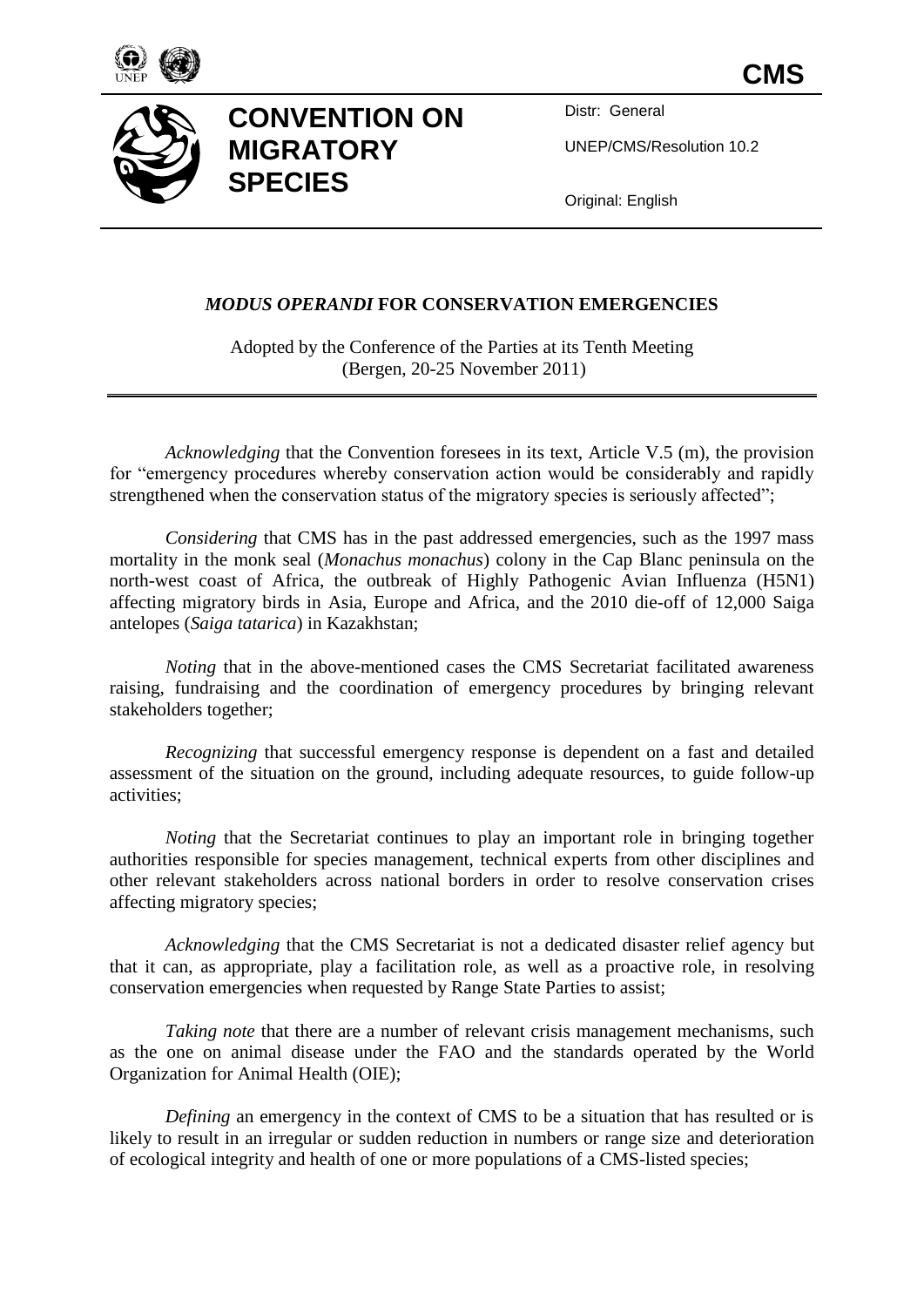*Noting* that for a number of species there is a lack of relevant scientific information to enable decisions on emergency response;

*Recognizing* that a situation requires intervention when events such as natural phenomena (disease outbreaks, plant poisoning, or periods of exceptionally cold weather or prolonged drought); or anthropogenic disasters (environmental contamination and poisoning, including oil spills, pesticide or industrial run-off) have been observed, projected or inferred, which are known to lead to a considerable deterioration in the conservation status of migratory species; and

*Recalling* the recommendation of the  $16<sup>th</sup>$  meeting of the CMS Scientific Council to establish a *modus operandi* as outlined in document UNEP/CMS/ScC16/Doc.13;

## *The Conference of the Parties to the Convention on the Conservation of Migratory Species of Wild Animals*

1. *Decides* that an emergency response shall be set in train only when at least one CMS Party or the High Seas are affected. Non-Parties, however, may be considered in exceptional circumstances;

2. *Instructs* the CMS Secretariat to apply the steps to emergency response outlined in the Annex, as appropriate;

3. *Calls on* Parties to contribute on a voluntary basis towards the implementation of the emergency *modus operandi*;

4. *Instructs* the Secretariat to identify UN agencies, IGOs, NGOs, industry and other relevant agencies that may be able to respond to emergencies affecting migratory species and their habitats;

5. *Requests* CMS Parties, Parties to and Signatories of CMS instruments, the Scientific Council and advisory bodies of other Multilateral Environmental Agreements to assist each other and the CMS Secretariat in coordinating emergency responses with the aim of improving the conservation status of the populations affected as outlined above;

6. *Invites* the FAO, the Group on Wildlife Diseases of the Organization for Animal Health (OIE), the Scientific Task Force on Wildlife and Ecosystem Health and the Secretariats of relevant Multilateral Environmental Agreements to collaborate closely and make available their expertise to CMS in order to address conservation emergencies effectively, as outlined above.